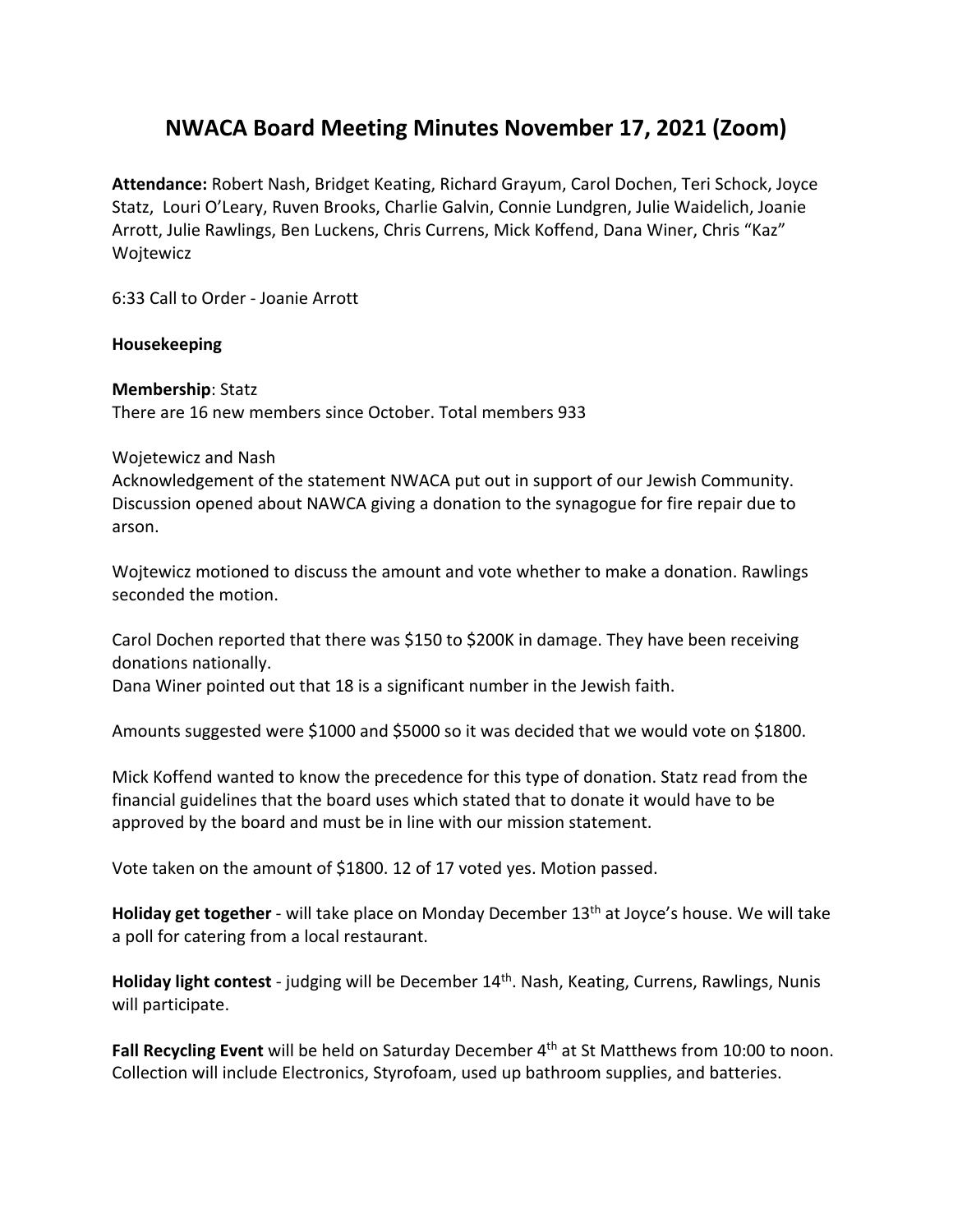#### 7:24 **Financials** – Koffend

Further discussion on rules about giving donations to groups outside our neighborhood geographic boundaries. Joyce reread the financial guidelines and it also had a paragraph stating that if monies were given to a charitable organization they would have to be specifically collected for that organization. Galvin motioned to rescind the previous vote and get a legal opinion O'Leary seconded it. Also added was not to spend more than \$500 on legal fees.

### Vote taken: 11 yes, 5 no, 1 abstention. Motion passed

Koffend as treasurer needs to be a signer on the bank account. Needs a debit card and to be the primary on quick books.

Koffend motioned to **be the primary** administrator on Inuit QuickBooks**.** O'Leary seconded it. **Motion passed unanimously.** 

Payments need to go out to schools for annual donation. \$2100 has been collected from Adam Lowey for the July 4<sup>th</sup> event. Storage facility fees will be due in December.

#### 8:11 **Committee Reports**

#### **Zoning –** Luckens

Mesa Plaza rezoning. Recommending GR uses with LR site development standards. There is a City Council meeting on December 2 which will include this rezoning item, and Charlie Galvin will be attending. The Zoning Committee has put together a resolution for the Board to approve, and Charlie will read it at the Council meeting. The board will get an email of the resolution to read and we will vote via a Doodle poll in the next few days.

Luby's site zoning change was approved, and the builder plans 271 units and the money donated for parkland will stay for use within a 2‐mile radius of the building site.

#### 8:27 **Nominating Committee**

Changes to the nomination process for board members and officers were reviewed. The election of board officers wording was fine‐tuned and changes suggested. Statz motioned to accept changes, O'Leary seconded. **Motion unanimously passed.** 

# 8:34 **Crime and Safety** ‐ Lundgren

Connie has gathered and reviewed reports to get a sense of issues in our neighborhood. NWACA is part of the APD Baker sector in these reports. Burglary vandalism, burglary of a vehicle, assault, and aggravated assault are higher when compared to previous years. Repeat offenders may be due to instability due to the pandemic.